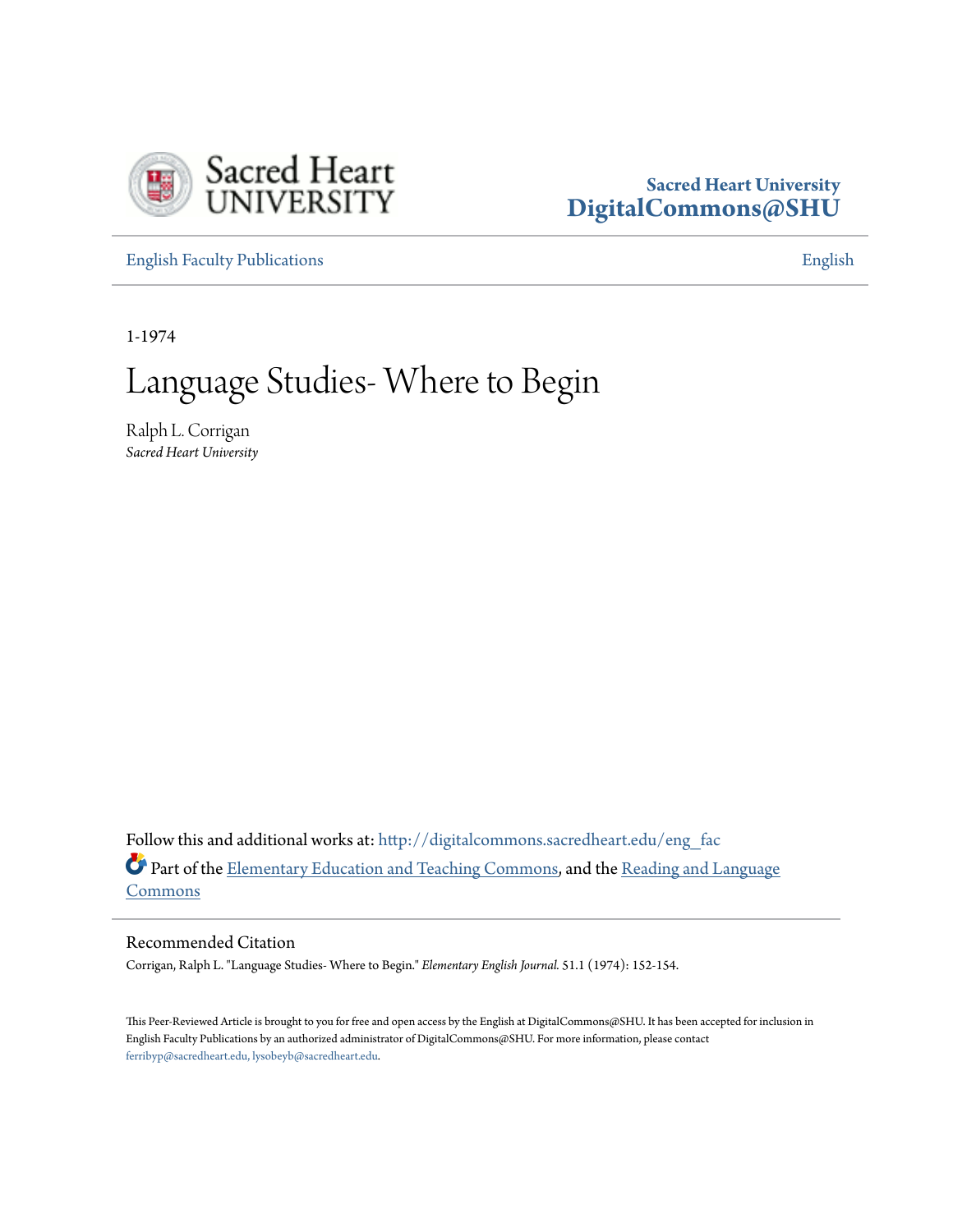## Language Studies-Where to Begin

Ralph L. Corrigan, Jr.

 Language study is incredibly complex. Ask any beleaguered undergraduate in teacher education trying desperately to juggle at least the basics of the traditional, structural and transformational approaches to language. Or better yet, ask those hap less teachers tackling the new grammar on their own while burning the midnight oil, surrounded by sheaves of paper filled with branching tree diagrams. The question in the minds of many teachers of language today is: where do I begin?

 First, we must spend some time talking with our students about language. At the very outset, the teacher must remember that the way language study is approached will in large measure determine the suc cess of the unit. Motivation is the key. To put to the class the question "What is lan guage?" is hardly enough. In fact, iťs in viting disaster.

 Begin, instead, by asking the students to pretend they are back in prehistoric times. Don't even mention that this is the beginning of a language study unit. Create an imaginative prehistoric setting that is believable. Then with the help of the class, fill in the specific details. The aim is to discover what it was like to live in that period of time when man first began to attach meanings to the grunts and gestures

 Dr, Corrigan is Assistant Professor and Chair man of the Department of English at Sacred Heart University, Bridgeport, Connecticut, and Editor of the Connecticut English Journal.

 of his fellows. Pursue a series of questions like the following:

- 1. What kind of clothing did men and women wear?
- 2. What were their shelters like?
- 3. What kind of food did they eat, and how did they obtain it?
- 4. What was the social structure under which people lived?
- 5. What sort of tools and utensils were avail able for use?

 Place the responses of the students on the board. Then, once the átmosphere of the times has been at least partially cap tured, begin to investigate how language might have evolved at the time. Through guided discussion, the class should be brought to realize that at one time man communicated in an animal-like fashion. The students should be encouraged to dis cover for themselves how human speech evolved from simple grunts and body lan guage to complex syntactic structures. And it is far better to forget at this time the scholarly theories of how language began. Know them, yes. But don't diminish the exhilaration of the students as they explore their own theories governing what must have occurred way back when.

 As a related activity, consider having the class write a brief play illustrating man's early attempts at communication. Then act out the play in the classroom, and let the imagination be the guide as to how ex tensive a production it should be.

The important point to be made here is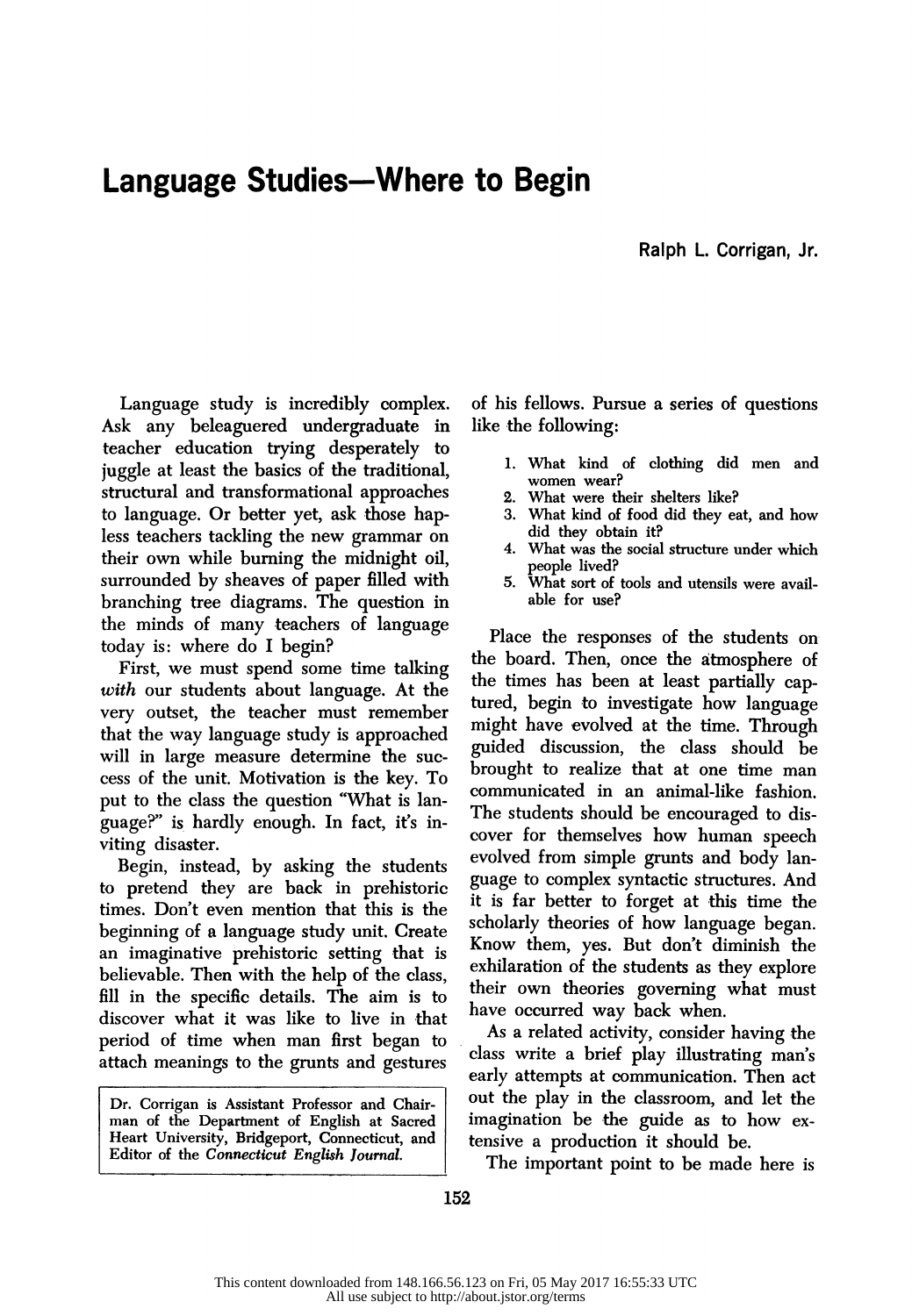that answers to questions will be more<br>meaningful when the students have been allowed to "discover" whatever answers they can by themselves. Language histories will equip the teacher with resource in formation, but even a back-up text is large ly superfluous. The point of the introduc tory lesson is to engender a spirit of en quiry and discovery, guided essentially by a strong dosage of common sense. It was Robert Frost, I think, who said of his teaching techniques that he never asked a question in class that he knew the answer to. Language study lends itself beautifully to Frosťs design for instruction.

 Pursuing a rough, historical chronology, the next language exercise can be the de velopment of a prehistoric lexicon. Rely ing heavily on the prehistoric setting, and essentially on man's early quest for sur vival, encourage the class to make a list of words that they might expect to find in the daily vocabulary of the Stone Age man. Begin by listing vocal sounds symbo lizing things, and then sounds symboliz ing actions. When the lexicon is finished, a well-timed question such as "which class of words came first?" provides plenty of lively debate.

 The next point to concern the class with is man's discovery of written communica tion. Here the discovery approach can be used to great advantage. Early in the dis cussions, some time could be profitably spent discovering reasons why man in vented the writing system in the first place. Then students might be divided into clans (normally four to six students to a clan) with each clan instructed to draw a "picto graph" (picture with a message) to send to another clan. In this exercise, the teacher draws a simple pictograph on the board as an illustration. When the class exchanges the messages, an attempt is made to de cipher their meanings. Upon completion of the exercise, each clan might be given five

 that answers to questions will be more minutes to formulate a commentary on the pictographic method of communication.

 The next class exercise involves "ideo graphic" writing. Rather than rely on a single picture, people found that they could draw a series of pictures or symbols which enabled them to communicate larg er and more sophisticated units of mean ing. One exercise connected with the study of ideographic writing is to invite the class to produce their own ideographic writing system. A student of mine, a few years ago, invented his own ideographic language, then wrote a brief story using his own symbols. The trick here is to keep symbols simple, and to make sure each symbol has attached to it a universal meaning. An other point to remember is that while work ing with ideographic symbols, much can be done to familiarize the students with the forms and classes of words. How, for example, are the plurals to be formed or the verb tenses? The student mentioned earlier simply placed an arrow pointing down  $(\downarrow)$  either before or after the verb symbol to denote past or future action. (The arrow was drawn directly above the symbol to denote present action.) After this exercise, it is good practice to divide the class into clans (as with the picto graphic writing), and charge each clan to write an ideographic message. Once the messages have been exchanged and de ciphered, then the class can compare ideo graphic and pictographic writing. What are the limitations of each, and what are the advantages of the former?

 Finally, in this brief introduction to lan guage studies, the class can explore the ramifications of one of the most startlingly brilliant discoveries: the phonological writ ing system which designated specific writ ten characters for individual sounds in a language. Let the class wrestle with the steps that must have been taken in moving from the drawing of pictures to the idea of